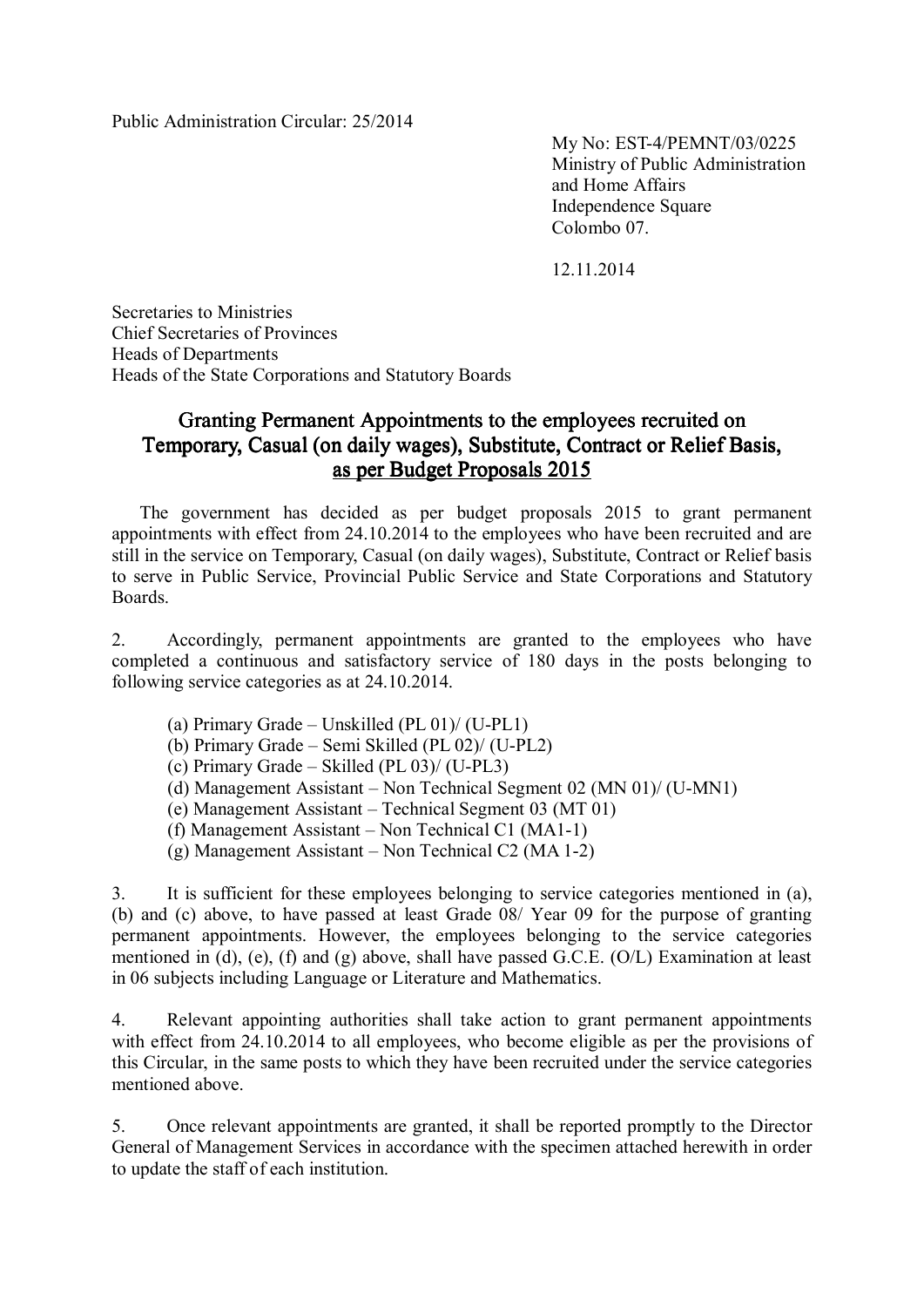6. The provisions of this Circular are not applicable to the projects that fall under Management Services Circular No 33.

7. Hereinafter employees shall be recruited on Temporary, Casual (on daily wages), Substitute, Contract or Relief basis to serve in Public Service, Provincial Public Service and State Corporations and Statutory Boards after obtaining the prior approval of the Department of Management Services for the staff and obtaining approval for relevant allocations. Therefore, all the Heads of Institutions shall adhere to the above methodology.

8. This Circular is issued with the concurrence of the General Treasury.

 Sgd/ P.B. Abeykoon **Secretary** Ministry of Public Administration and Home Affairs